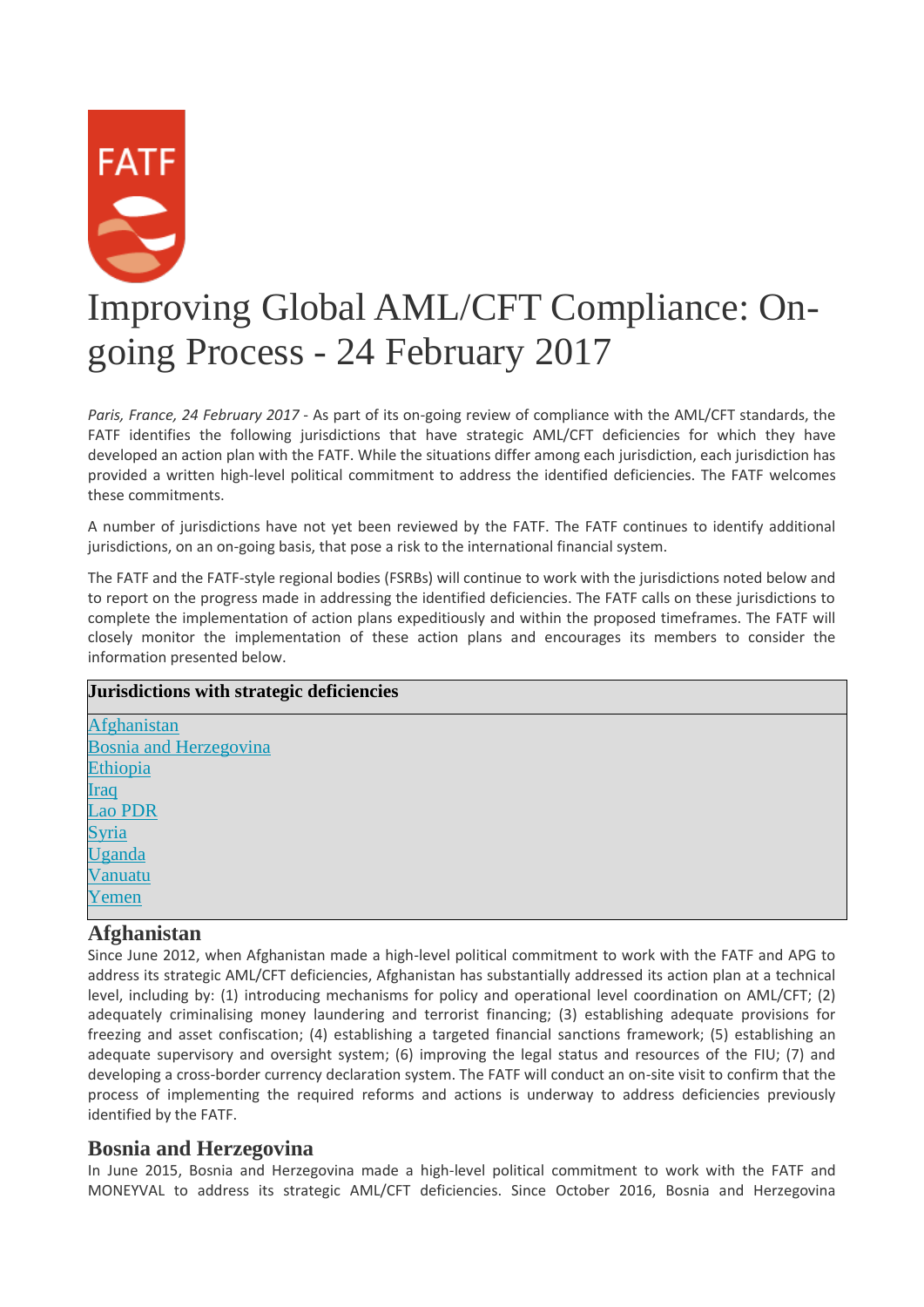established a legal framework for freezing terrorist assets under UNSCR 1373 and made progress in adopting several insurance laws. Bosnia and Herzegovina should continue to implement its action plan to address its deficiencies, including by: (1) harmonising criminalisation of terrorist financing and money laundering in the remaining criminal code; (2) implementing an adequate supervisory framework; (3) implementing adequate AML/CFT measures for the non-profit sector; (4) establishing and implementing adequate cross-border currency controls; and (5) ensuring adequate procedures for the confiscation of assets. The FATF encourages Bosnia and Herzegovina to continue implementing its action plan to address its AML/CFT deficiencies.

#### **Ethiopia**

The 4th round mutual evaluation report of Ethiopia was adopted in March 2015. This report detailed some progress towards the development of an adequate AML/CFT legal framework, in line with the FATF standards. However, there is a lack of effective implementation in the country, including with regard to the recommendations provided in that report. Therefore, in February 2017, Ethiopia made a high-level political commitment to work with the FATF and ESAAMLG to strengthen its effectiveness and address any related technical deficiencies. Ethiopia will work to implement its action plan to accomplish these objectives, including by: (1) implementing the results of its national risk assessment; (2) fully integrating designated non-financial businesses and professions into its AML/CFT regime; (3) ensuring that the proceeds and instrumentalities of crime are confiscated; (4) consistently implementing terrorism-related targeted financial sanctions and proportionately regulating non-profit organizations in line with a risk-based approach; and (5) establishing and implementing WMD-related targeted financial sanctions.

## **Iraq**

In October 2013, Iraq made a high-level political commitment to work with the FATF and MENAFATF to address its strategic AML/CFT deficiencies. Since October 2016, Iraq has taken steps towards improving its AML/CFT regime. Iraq should continue to implement its action plan to address its remaining deficiencies, including by: (1) continue implementing the legal framework and appropriate procedures for identifying and freezing terrorist assets; (2) ensuring that all financial institutions are subject to adequate customer due diligence requirements; (3) ensuring that all financial institutions are subject to adequate suspicious transaction reporting requirements; and (4) establishing and implementing an adequate AML/CFT supervisory and oversight programme for all financial sectors. The FATF encourages Iraq to continue implementing its action plan to address its remaining AML/CFT deficiencies.

## **Lao PDR**

Since June 2013, when Lao PDR made a high-level political commitment to work with the FATF and APG to address its strategic AML/CFT deficiencies, Lao PDR has substantially addressed its action plan at a technical level, including by: (1) establishing mechanisms for domestic AML cooperation; (2) adequately criminalising money laundering and terrorism financing; (3) establishing a legal framework for the confiscation, freezing, and seizing of the proceeds of crime; (4) establishing a targeted financial sanctions framework; (5) improving the legal status and resources of the FIU; (6) strengthening its STR legal framework and financial sector supervision; (7) and developing a cross-border declaration system. The FATF will conduct an on-site visit to confirm that the process of implementing the required reforms and actions is underway to address deficiencies previously identified by the FATF.

#### **Syria**

Since February 2010, when Syria made a high-level political commitment to work with the FATF and MENAFATF to address its strategic AML/CFT deficiencies, Syria has made progress to improve its AML/CFT regime. In June 2014, the FATF determined that Syria had substantially addressed its action plan at a technical level, including by criminalising terrorist financing and establishing procedures for freezing terrorist assets. While the FATF determined that Syria has completed its action plan agreed upon with the FATF, due to the security situation, the FATF has been unable to conduct an on-site visit to assess whether the process of implementing the required reforms and actions is underway. The FATF will continue to monitor the situation, and will conduct an on-site visit at the earliest possible date.

## **Uganda**

In February 2014, Uganda made a high-level political commitment to work with the FATF and ESAAMLG to address its strategic AML/CFT deficiencies. Uganda should continue to work on addressing the following